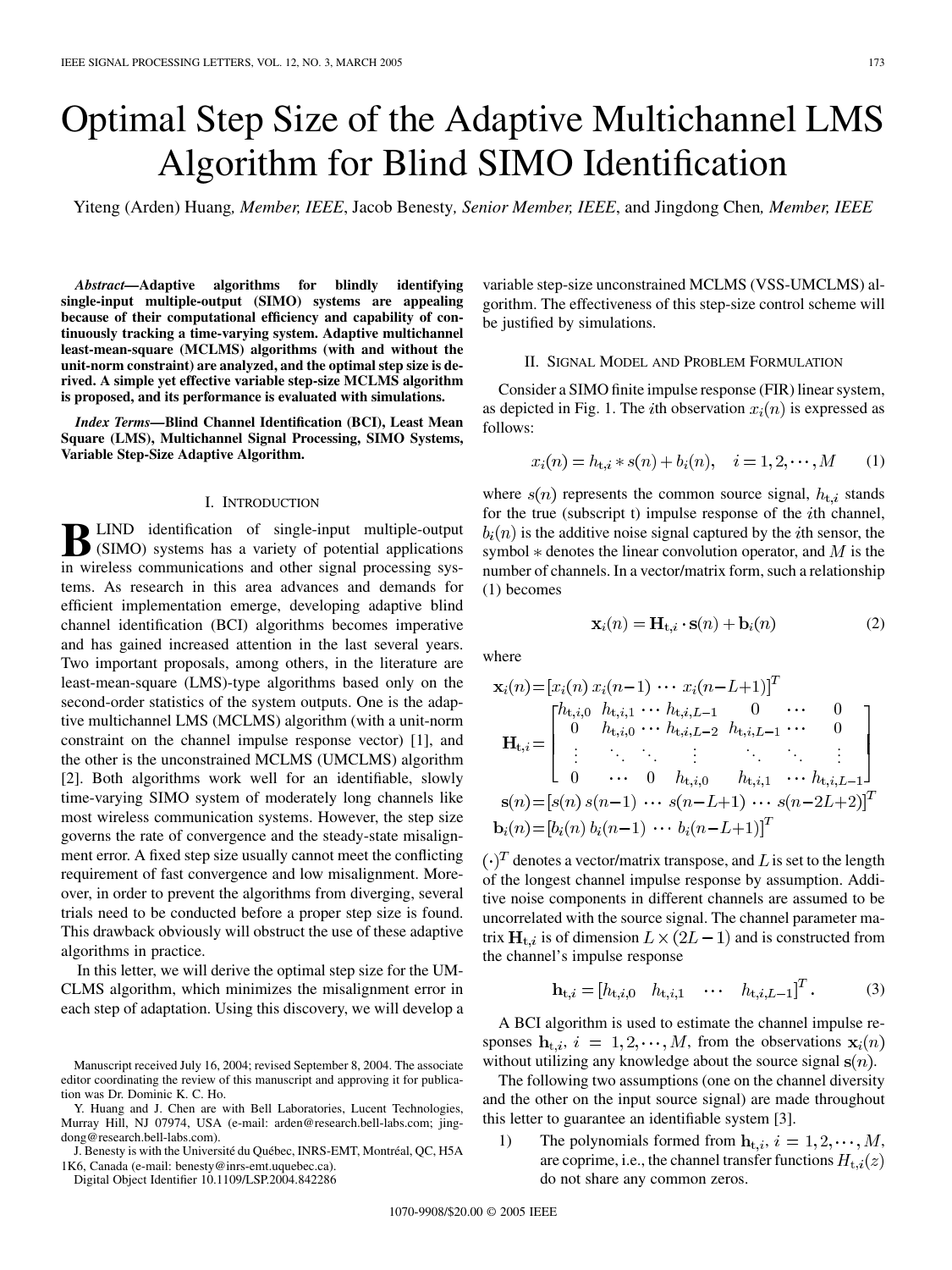Input Channels Additive Observations Noise  $b_1(n)$  $s(n)$  $H_{t,1}(z)$  $x_1(n)$  $b_2(n)$  $H_{t,2}(z)$  $x_2(n)$  $b_M(n)$  $H_{{\rm t},M}(z)$ 

Fig. 1. Relationships between the input  $s(n)$  and the observations  $x_i(n)$  in a SIMO FIR system.

2) The autocorrelation matrix  $\mathbf{R}_{ss} = E\{\mathbf{s}(n)\mathbf{s}^T(n)\}\$  of the source signal is of full rank (such that the SIMO system can be fully excited from a perspective of system identification), where  $E\{\cdot\}$  denotes mathematical expectation.

# III. BCI FUNDAMENTALS AND ADAPTIVE MULTICHANNEL LMS ALGORITHM

For a SIMO system, the vector of channel impulse responses lies in the null space of the cross-correlation-like matrix of channel outputs [\[4](#page-3-0)]

$$
\mathbf{R}_x \mathbf{h}_t = \mathbf{0} \tag{4}
$$

where

$$
\mathbf{R}_{x} = \begin{bmatrix} \sum_{i \neq 1} \mathbf{R}_{x_i x_i} & -\mathbf{R}_{x_2 x_1} & \cdots & -\mathbf{R}_{x_M x_1} \\ -\mathbf{R}_{x_1 x_2} & \sum_{i \neq 2} \mathbf{R}_{x_i x_i} & \cdots & -\mathbf{R}_{x_M x_2} \\ \vdots & \vdots & \ddots & \vdots \\ -\mathbf{R}_{x_1 x_M} & -\mathbf{R}_{x_2 x_M} & \cdots & \sum_{i \neq M} \mathbf{R}_{x_i x_i} \end{bmatrix}
$$

$$
\mathbf{R}_{x_i x_j} = E \{ \mathbf{x}_i(n) \mathbf{x}_j^T(n) \}, \quad i, j = 1, 2, \cdots, M,
$$

$$
\mathbf{h}_t = \begin{bmatrix} \mathbf{h}_{t,1}^T & \mathbf{h}_{t,2}^T & \cdots & \mathbf{h}_{t,M}^T \end{bmatrix}^T.
$$

If the two conditions in Section II are met, Matrix  $\mathbf{R}_x$  is rank deficient by 1 in the absence of noise and channel impulse responses and can be uniquely determined from  $\mathbf{R}_x$ , which contains only the second-order statistics of the system outputs. When noise is present,  $h_t$  would be the eigenvector of  $\mathbf{R}_x$ corresponding to its smallest eigenvalue.

To develop an adaptive BCI implementation, a simple way is to take advantage of the cross relations among the outputs, as we did in an earlier study of the MCLMS algorithm [\[1](#page-3-0)]. By following the fact that

$$
x_i * h_{t,j} = s * h_{t,i} * h_{t,j} = x_j * h_{t,i}, \quad i, j = 1, 2, \cdots, M, \ i \neq j
$$
\n(5)

we have, in the absence of noise, the following cross relation at time  $n$ :

$$
\mathbf{x}_i^T(n)\mathbf{h}_{t,j} = \mathbf{x}_j^T(n)\mathbf{h}_{t,i}, \quad i, j = 1, 2, \cdots, M, \ i \neq j. \tag{6}
$$

When noise is present and/or the estimate of channel impulse responses deviates from the true value, an *a priori* error signal is produced:

$$
e_{ij}(n+1) = \mathbf{x}_i^T(n+1)\mathbf{h}_j(n) - \mathbf{x}_j^T(n+1)\mathbf{h}_i(n)
$$
  

$$
i, j = 1, 2, \cdots, M \quad (7)
$$

where  $\mathbf{h}_i(n)$  is the model filter for the *i*th channel at time *n*. In order to avoid the trivial estimate of all zero elements, a unitnorm constraint is imposed on

$$
\mathbf{h}(n) = \begin{bmatrix} \mathbf{h}_1^T(n) & \mathbf{h}_2^T(n) & \cdots & \mathbf{h}_M^T(n) \end{bmatrix}^T
$$

leading to the normalized error signal  $\epsilon_{ij}(n+1) = e_{ij}(n+1)$  $1/||h(n)||$ . Accordingly, the cost function is formulated as

$$
J(n+1) = \sum_{i=1}^{M-1} \sum_{j=i+1}^{M} \epsilon_{ij}^2(n+1)
$$
 (8)

and the update equation of the MCLMS algorithm is deduced as follows:

$$
\mathbf{h}(n+1) = \mathbf{h}(n) - \mu \nabla J(n+1) \tag{9}
$$

where  $\mu$  is a small positive step size

$$
\nabla J(n+1) = \frac{\partial J(n+1)}{\partial \mathbf{h}(n)}
$$
  
= 
$$
\frac{2 \left[\tilde{\mathbf{R}}_x(n+1)\mathbf{h}(n) - J(n+1)\mathbf{h}(n)\right]}{\left\|\mathbf{h}(n)\right\|^2}
$$
 (10)

and the rest is shown in the equation at the bottom of the page.

# IV. OPTIMAL STEP SIZE AND THE PROPOSED VARIABLE STEP-SIZE MCLMS ALGORITHM

It was shown in [[1\]](#page-3-0) that the MCLMS algorithm is able to converge in the mean to the true channel impulse response vector  $h_t$  if the step size  $\mu$  is properly specified. However, there is no guide on how to choose  $\mu$  in practice. In order to avoid divergence, a conservatively small  $\mu$  is usually used, which inevitably

$$
\tilde{\mathbf{R}}_x(n) = \begin{bmatrix}\n\sum_{i \neq 1} \tilde{\mathbf{R}}_{x_i x_i}(n) & -\tilde{\mathbf{R}}_{x_2 x_1}(n) & \cdots & -\tilde{\mathbf{R}}_{x_M x_1}(n) \\
-\tilde{\mathbf{R}}_{x_1 x_2}(n) & \sum_{i \neq 2} \tilde{\mathbf{R}}_{x_i x_i}(n) & \cdots & -\tilde{\mathbf{R}}_{x_M x_2}(n) \\
\vdots & \vdots & \ddots & \vdots \\
-\tilde{\mathbf{R}}_{x_1 x_M}(n) & -\tilde{\mathbf{R}}_{x_2 x_M}(n) & \cdots & \sum_{i \neq M} \tilde{\mathbf{R}}_{x_i x_i}(n)\n\end{bmatrix}
$$
\n
$$
\tilde{\mathbf{R}}_{x_i x_j}(n) = \mathbf{x}_i(n) \mathbf{x}_j^T(n), \quad i, j = 1, 2, \cdots, M.
$$

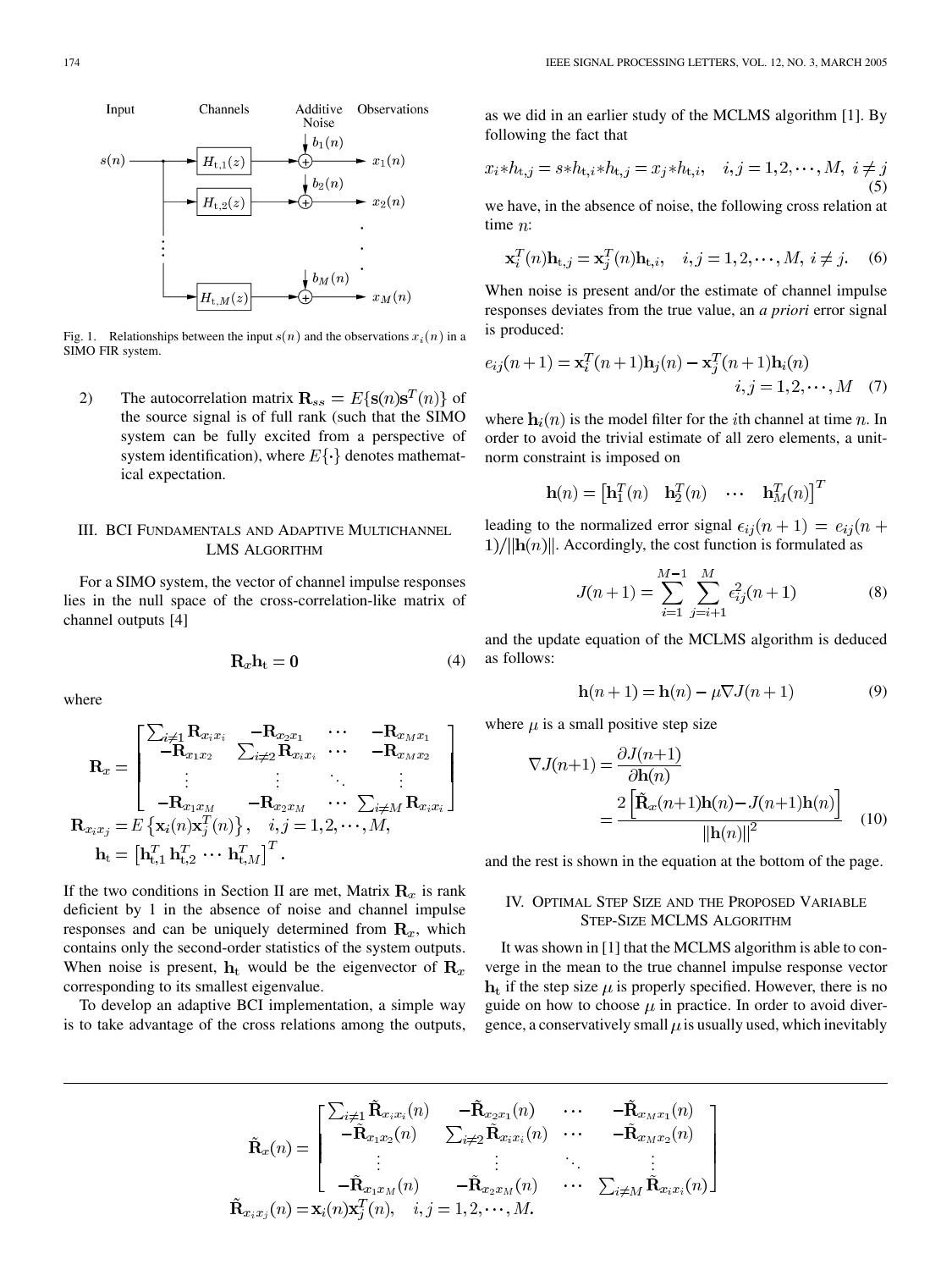sacrifices the convergence speed of the adaptive algorithm. In this section, we will show the optimal step size for the MCLMS algorithm and propose a variable step-size MCLMS algorithm.

We begin with re-examining the update equation (9). As the adaptive algorithm proceeds, the cost function  $J(n+1)$  diminishes, and its gradient with respect to  $h(n)$  can be approximated as

$$
\nabla J(n+1) \approx \frac{2\mathbf{R}_x(n+1)\mathbf{h}(n)}{\|\mathbf{h}(n)\|^2}.
$$
 (11)

If we remove the unit-norm constraint, a simplified UMCLMS adaptive algorithm is deduced

$$
\mathbf{h}(n+1) = \mathbf{h}(n) - 2\mu \tilde{\mathbf{R}}_x(n+1)\mathbf{h}(n) \tag{12}
$$

which is theoretically equivalent to the adaptive algorithm proposed in [[2\]](#page-3-0), although the cost functions are defined in different ways in these two adaptive BCI algorithms.

With such a simplified adaptive algorithm, the primary concern is whether it would converge to the trivial all-zero estimate. Fortunately, this will not happen, as long as the initial estimate  $h(0)$  is not orthogonal to the true channel impulse response vector  $h_t$ , as shown in [\[2](#page-3-0)]. This can be easily demonstrated by premultiplying (12) with  $\mathbf{h}^T$ :

$$
\mathbf{h}_t^T \mathbf{h}(n+1) = \mathbf{h}_t^T \mathbf{h}(n) - 2\mu \mathbf{h}_t^T \tilde{\mathbf{R}}_x(n+1) \mathbf{h}(n).
$$
 (13)

Using the cross relation (6), we know  $\mathbf{h}_t^T \tilde{\mathbf{R}}_x(n+1) = \mathbf{0}^T$  in the absence of noise. This implies that the gradient  $\nabla J(n+1)$ is orthogonal to  $h_t$  at any time n. As a result, (13) turns out to be

$$
\mathbf{h}_t^T \mathbf{h}(n+1) = \mathbf{h}_t^T \mathbf{h}(n). \tag{14}
$$

This indicates that  $\mathbf{h}_t^T \mathbf{h}(n)$  is time invariant for the UMCLMS algorithm. Provided that  $\mathbf{h}_t^T \mathbf{h}(0) \neq 0$ ,  $\mathbf{h}(n)$  would not converge to zero.

Decompose the model filter  $h(n)$  as follows:

$$
\mathbf{h}(n) = \mathbf{h}_{\perp}(n) + \mathbf{h}_{\parallel}(n) \tag{15}
$$

where  $\mathbf{h}_{\perp}(n)$  and  $\mathbf{h}_{\parallel}(n)$  are perpendicular and parallel to  $\mathbf{h}_{\mathrm{t}}$ , respectively. Since the gradient  $\nabla J(n + 1)$  is orthogonal to  $\mathbf{h}_t$ , and  $\mathbf{h}_t$  is parallel to  $\mathbf{h}_{\parallel}(n)$ , obviously,  $\nabla J(n+1)$  is orthogonal to  $\mathbf{h}_{\parallel}(n)$  as well. Therefore, the update equation (12) of the UMCLMS algorithm can be decomposed into the following two separate equations:

$$
\mathbf{h}_{\perp}(n+1) = \mathbf{h}_{\perp}(n) - \mu \nabla J(n+1) \tag{16}
$$

$$
\mathbf{h}_{||}(n+1) = \mathbf{h}_{||}(n). \tag{17}
$$

From (16) and (17), it is clear that the UMCLMS algorithm adapts the model filter only in the direction that is perpendicular to  $\mathbf{h}_t$ . The component  $\mathbf{h}_{\parallel}(n)$  is not altered in the process of adaptation.

As far as a general system identification algorithm is concerned, the most important performance measure apparently should be the difference between the true channel impulse response and the estimate. With a BCI method, the SIMO FIR system can be blindly identified up to a scale. Therefore,



Fig. 2. Optimal step size  $\mu_0(n + 1)$  for the unconstrained MCLMS BCI algorithm in a three-dimensional space.

the misalignment of an estimate  $h(n)$  with respect to the true channel impulse response vector  $h_t$  would be

$$
d(n) = \min_{\alpha} ||\mathbf{h}_{t} - \alpha \mathbf{h}(n)||^{2}
$$
 (18)

where  $\alpha$  is an arbitrary scale. Substituting (15) into (18) and finding the minimum produces

$$
d(n) = \min_{\alpha} \left[ ||\mathbf{h}(n)||^2 \alpha^2 - 2||\mathbf{h}_{||}|| ||\mathbf{h}_{t}||\alpha + ||\mathbf{h}_{t}||^2 \right]
$$
  
= 
$$
\frac{||\mathbf{h}_{t}||^2}{1 + \left( \frac{||\mathbf{h}_{||}(n)||}{||\mathbf{h}_{\perp}(n)||} \right)^2}.
$$
 (19)

Clearly, the ratio of  $\|\mathbf{h}_{\parallel}(n)\|$  over  $\|\mathbf{h}_{\perp}(n)\|$  reflects how close the estimate is from the desired solution. With this feature in mind, the optimal step size  $\mu_0(n+1)$  for the UMCLMS algorithm at time  $n+1$  would be the one that makes  $\mathbf{h}_{\perp}(n+1)$  have a minimum norm, i.e.,

$$
\mu_0(n+1) = \arg\min_{\mu} ||\mathbf{h}_{\perp}(n+1)||
$$
  
=  $\arg\min_{\mu} ||\mathbf{h}_{\perp}(n) - \mu \nabla J(n+1)||$ . (20)

Since  $\mathbf{h}_{\parallel}(n+1)$  is time invariant, and  $\mathbf{h}_{\parallel}(n+1)$  is orthogonal to  $\mathbf{h}_{\perp}(n+1)$ , minimizing the norm of  $\mathbf{h}_{\perp}(n+1)$  is equivalent to minimizing the norm of  $h(n + 1)$ . As such, we have

$$
\mu_0(n+1) = \arg\min_{\mu} ||\mathbf{h}(n+1)||
$$
  
=  $\arg\min_{\mu} ||\mathbf{h}(n) - \mu \nabla J(n+1)||$ . (21)

In order to minimize the norm of  $h(n + 1) = h(n) - \mu(n + 1)$  $1)\nabla J(n+1)$ , as illustrated in Fig. 2,  $\mu(n+1)$  should be chosen such that  $h(n + 1)$  is orthogonal to  $\nabla J(n + 1)$ . Therefore, we project  $h(n)$  onto  $\nabla J(n + 1)$  and obtain the optimal step size

$$
\mu_{o}(n+1) = \frac{\mathbf{h}^{T}(n)\nabla J(n+1)}{\left\|\nabla J(n+1)\right\|^{2}}.
$$
 (22)

Finally, this new adaptive algorithm with the optimal step size is referred to as the VSS-UMCLMS for BCI.

## V. SIMULATIONS

In this section, we will evaluate the performance of the proposed VSS-UMCLMS algorithm by simulations. A comparison to the UMCLMS with a number of different prespecified step sizes is also presented.